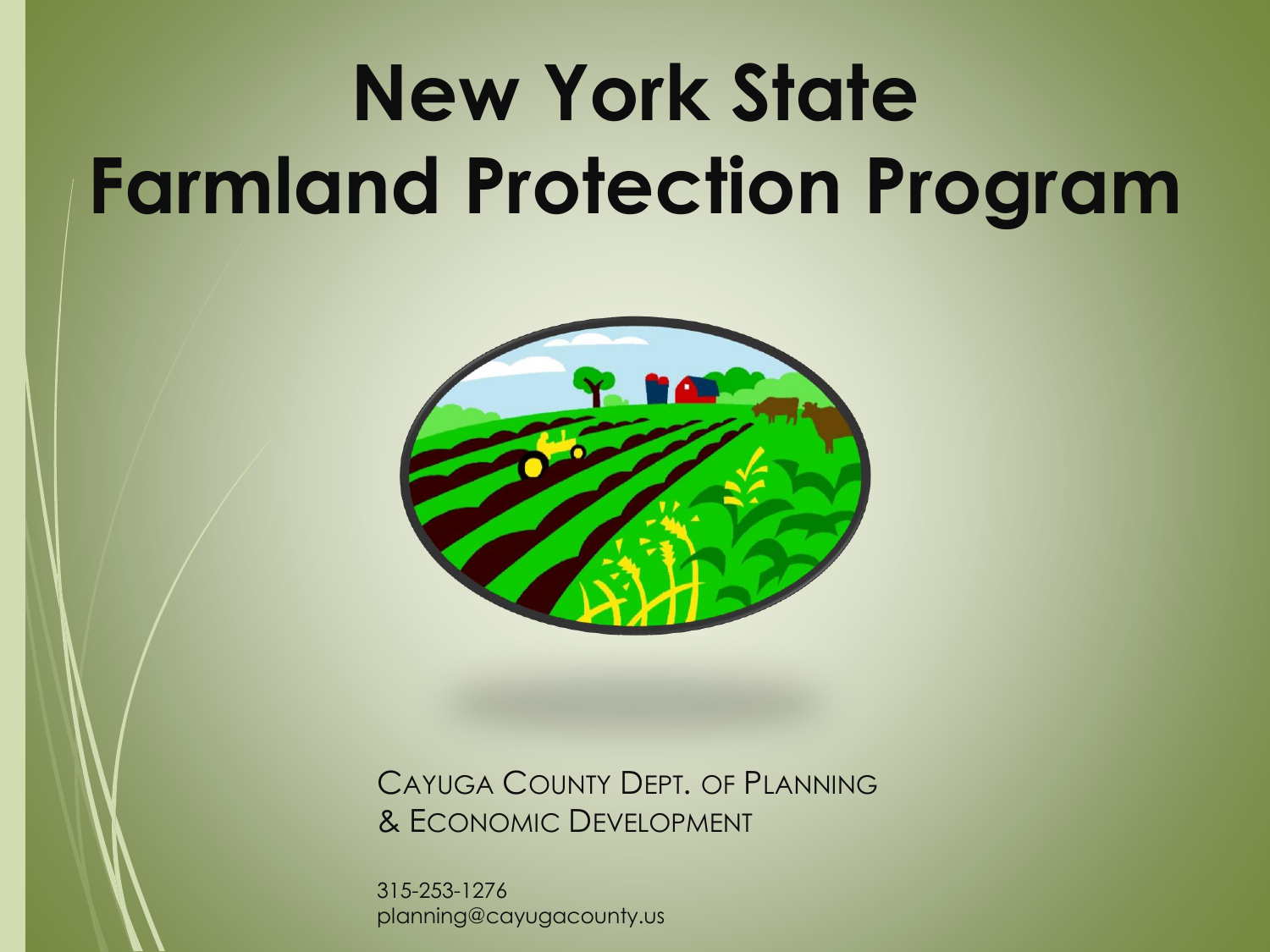# **Funding Available for Farmland Protection**

#### **Purchase of Development Rights (PDR)**

 **Funding is available from NYS to PERMANENTLY protect farmland through PDR**

#### **NYS program requirements:**

- $\checkmark$  Projects expected to be completed in 2 years...FARMERS MUST BE READY TO PROCEED RIGHT AWAY!! (no extensions granted, award will be pulled)
- Applicant (on behalf of farmer) MUST also be an easement holder (aka a land trust)
- $\checkmark$  Applicant limited in number of farms they can submit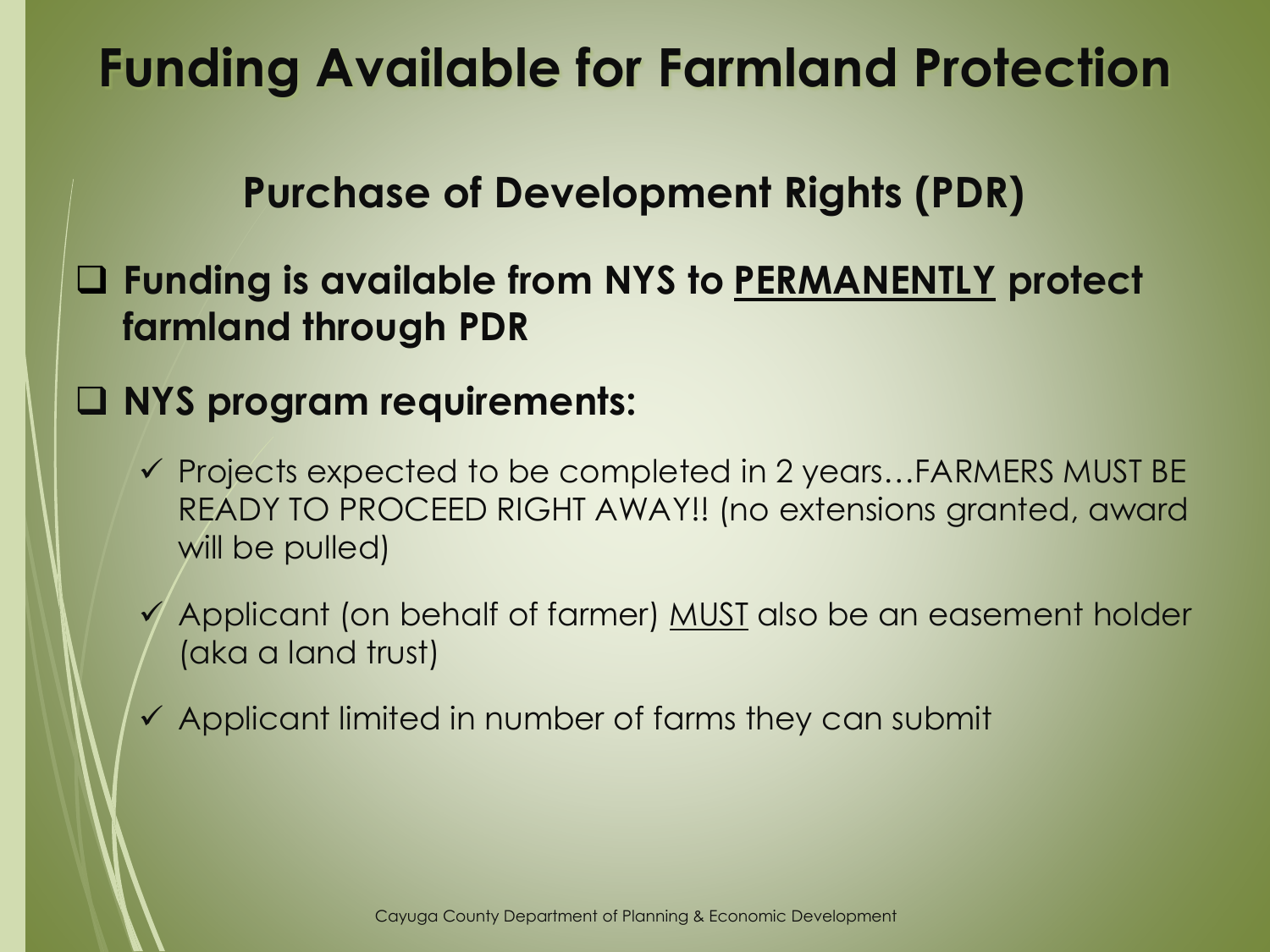### **Process**

**Landowners complete the Cayuga County Pre-Application and submit it to County Planning Dept.**

- **Applicants meet with County Planning Staff to review pre-application and identify the Farmstead Area and any Exclusions.**
- **County AFPB will review and select farms to endorse. Their selections will create a "pool" of supported farm pre-applications for the land trusts to choose from as funding becomes available….Farmers only need to submit a pre-application once!**
	- **Each year farms can submit updated information for their pre-applications.**
- **Land trusts will select farms from the "pool" of endorsed pre-applications as funding becomes available.**
	- Land trusts will contact landowners they select from the "pool" to work with and prepare State Applications for.
- **If awarded, landowner will contract with the land trust to manage the project and to hold the conservation easement.**
- **NYS expects projects to close in 2 years or less!**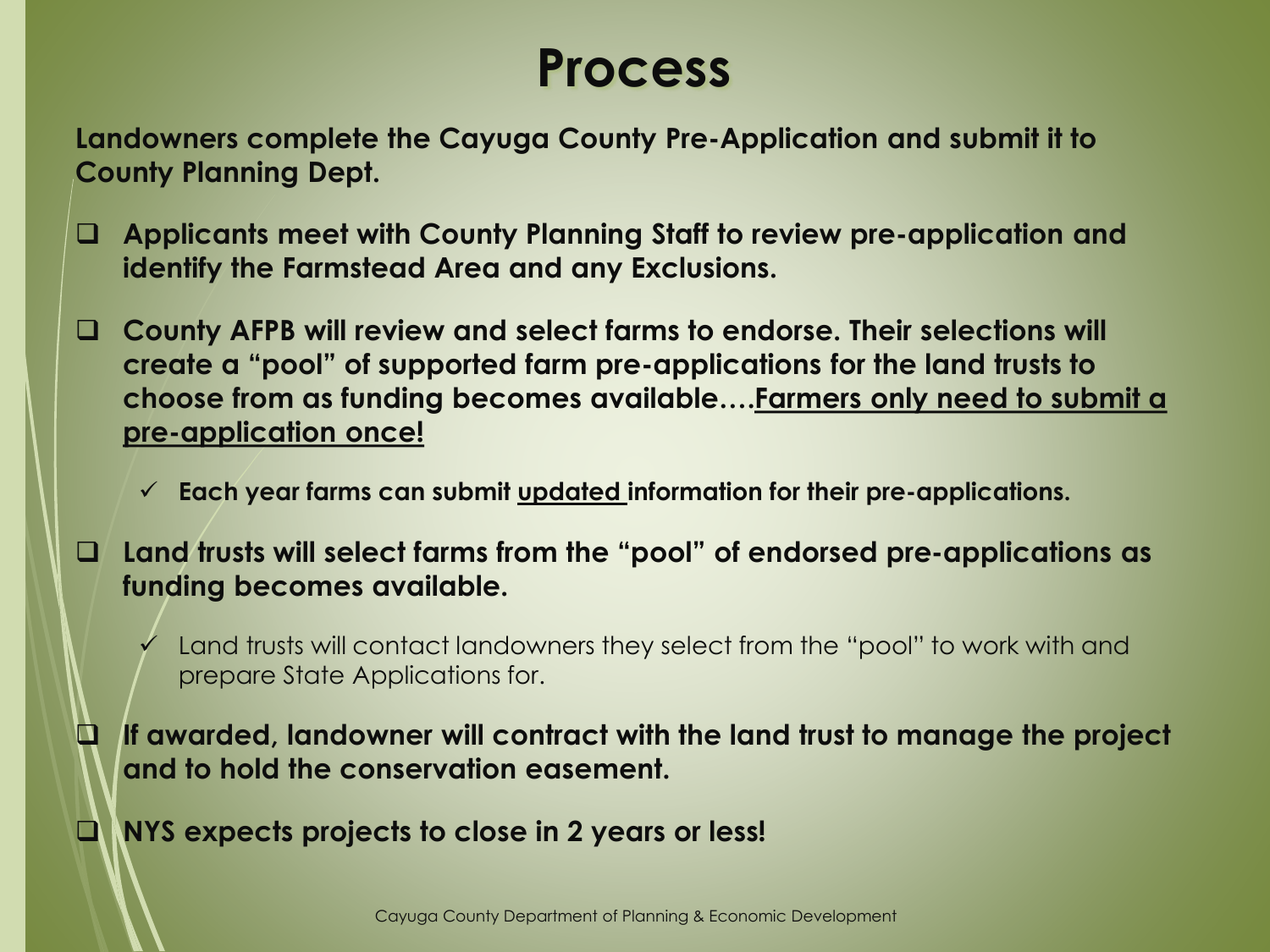# **Funding Priorities: AFPB & NYS Requirements**

#### **Proposals MUST be in line with Cayuga County & Town Ag Plans**

 $\checkmark$  Farm parcels clearly identified as priority for protection

#### **Farm Viability**

- Tier 1 and 2 Agricultural Environmental Management (AEM) Plan (minimum requirement to apply)
- $\checkmark$  High percentage of Prime & Statewide Significant Soils

#### **Development Pressure**

 Road frontage, public water/sewer, recent residential growth close to farm, etc.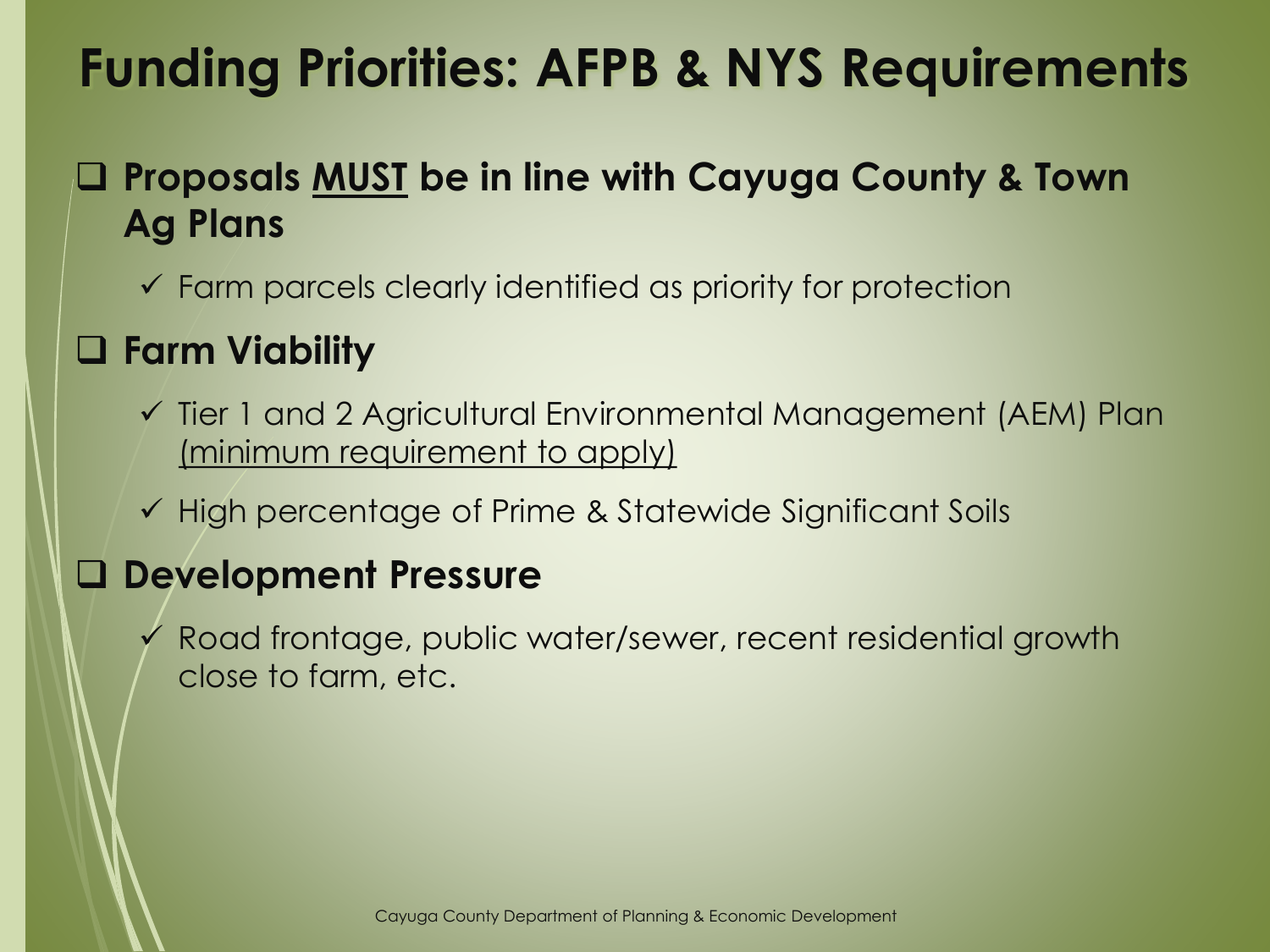# **Costs to Landowners**

#### **Pre-Application Costs:**

Submitting Pre-Application to County Planning Dept.- **FREE !**

#### **Award Costs**\***:**

- **Surveys**
- **Appraisal**
- **Title Report**
- **Legal Fees**
- **Easement Recording Fees** 
	- No state funds can be used to cover state or local real estate transfer taxes.

Most of these costs are either completely or partially reimbursable; however any costs incurred prior to the start date of a funding agreement with NYS will not be reimbursed. State funds cannot be used toward the landowner's cost for legal or financial advisors.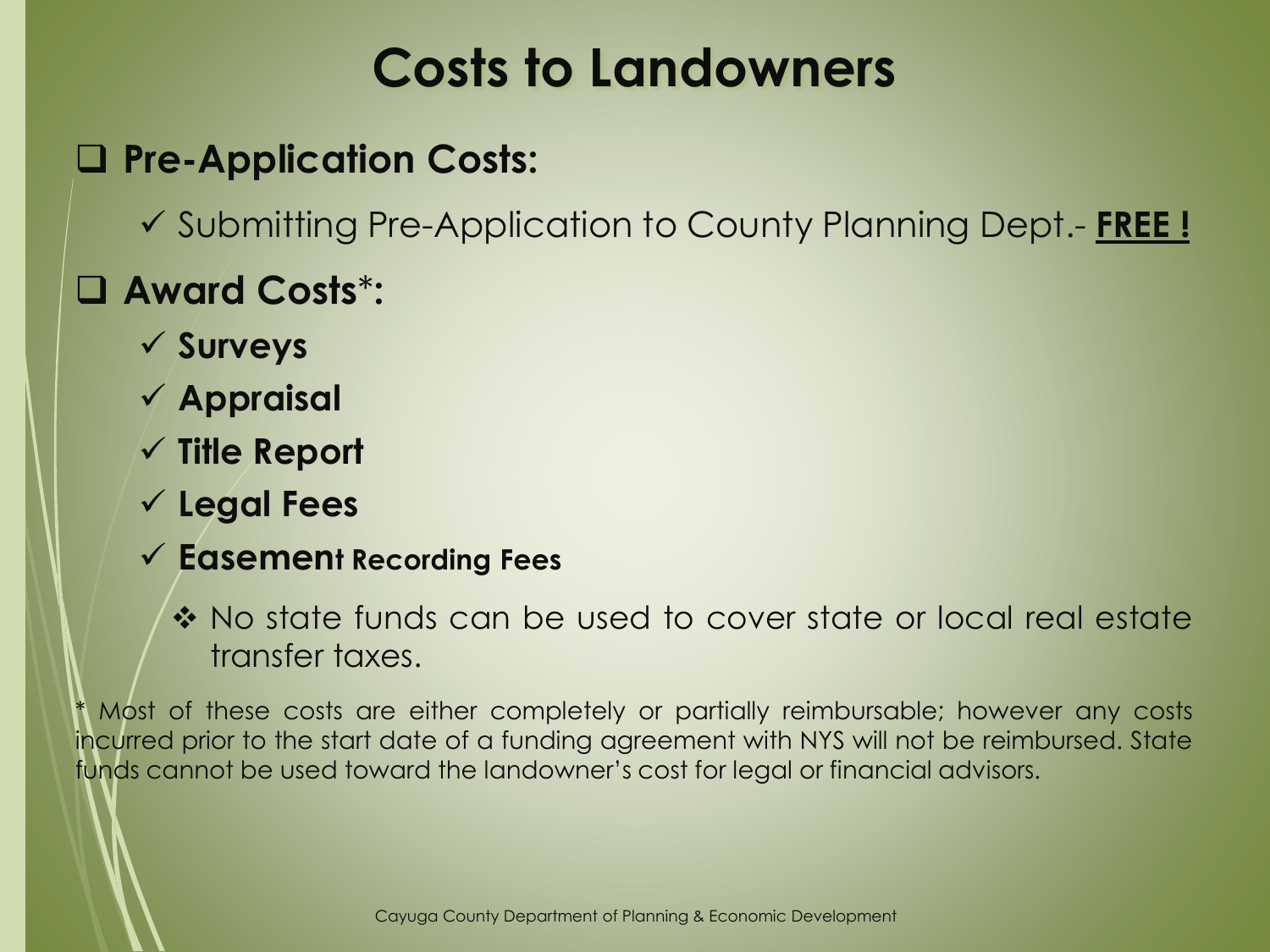# **What's Your Motivation?**

- **Sense of urgency: loss of farmland and/or farms, encroaching development, etc.**
- **Accessing equity: debt reduction, investment, retirement, inheritance, etc.**
- **Heritage preservation: passing on tradition and a way of life to future generations**
- **Land conservation ethic: protecting open space, scenic views, wildlife habitat, etc.**
- **Food security: preserving the nation's more fertile soil base for food production**

**WARNING: The conservation easements placed on farmland through this program are permanent. The decision to participate is highly personal and should be thoroughly considered before giving your commitment!**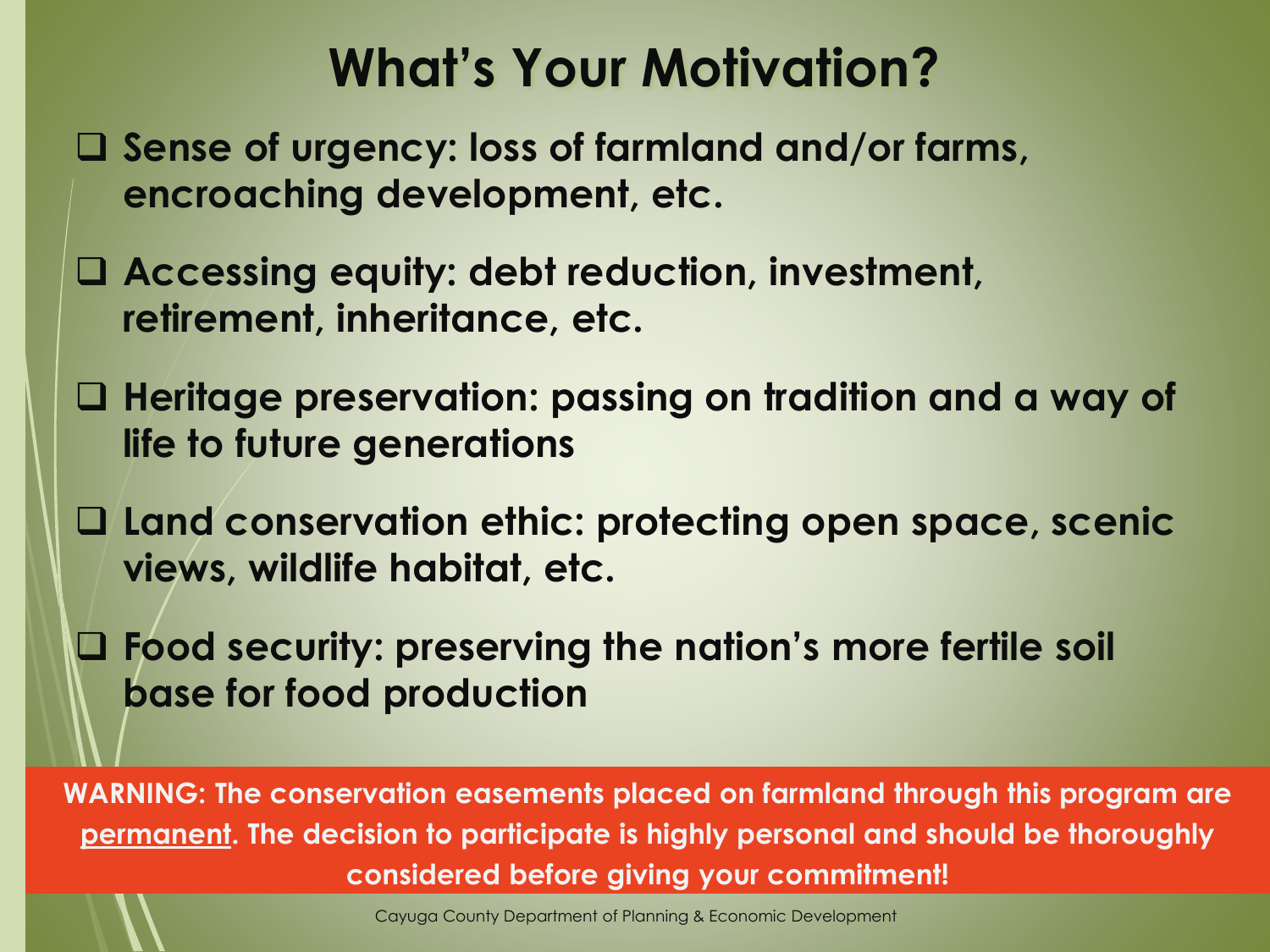# **Pre-Application Submittals**

 **MUST be received by the County Planning Dept. by 4:00 PM on Wednesday December 1, 2021 to be considered!**

**Mail\* or hand deliver pre-applications to:**

**Kari Terwilliger, Senior Planner Cayuga County Department of Planning & Economic Development 160 Genesee Street, 5th Floor Auburn, New York 13021**

**\*Mailed applications must be postmarked by Monday November 29th, 2021**

 **Email pre-applications and attachments as .pdf files to Kari at kterwilliger@cayugacounty.us** 

**Questions? Email or call Kari at (315) 253-1485**